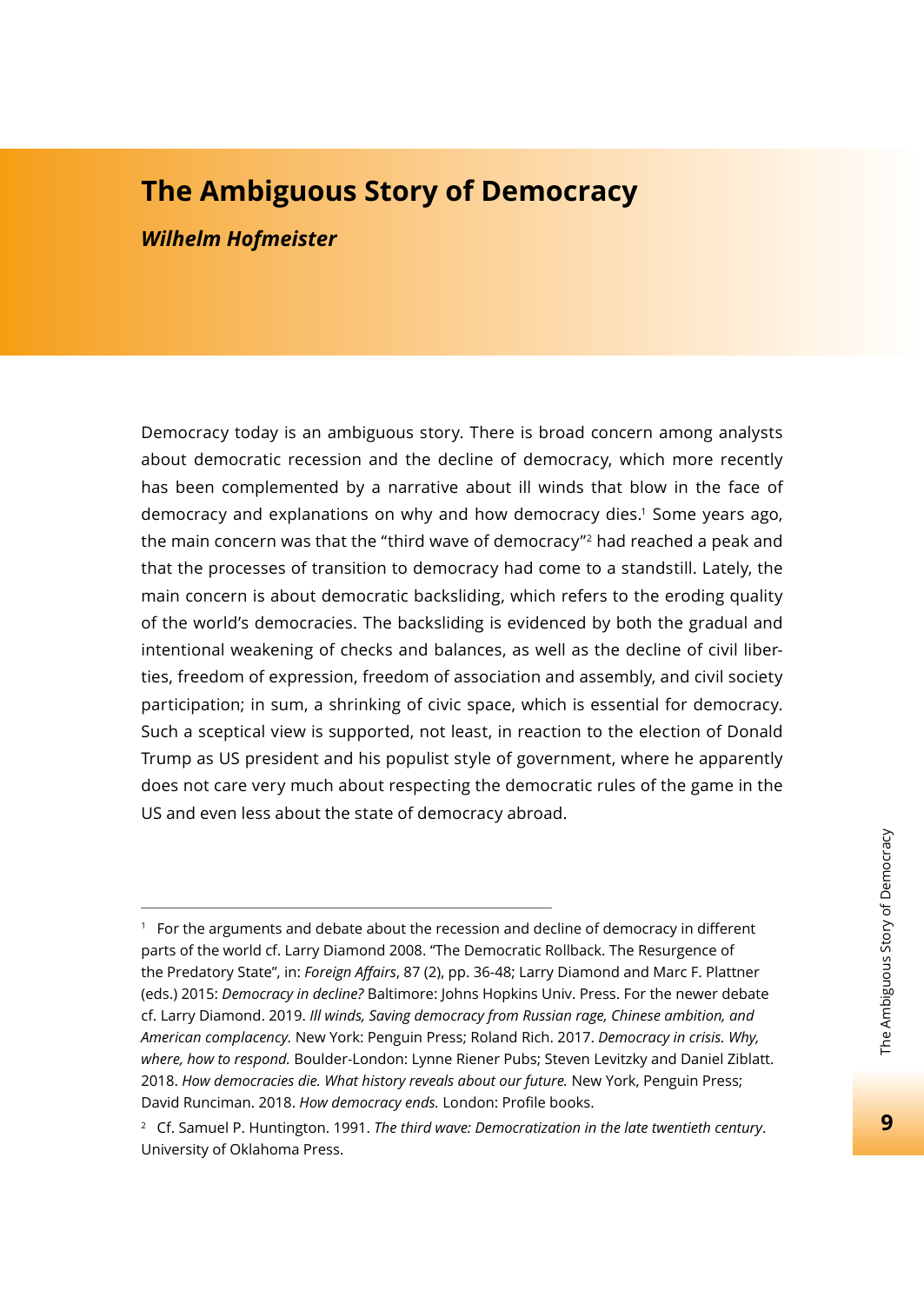However, the prospects for democracy are not completely bad. In its very recent analysis about the global state of democracy, the International Institute for Democracy and Electoral Assistance (IDEA) discovered some reasons for optimism: more than half (62%) of the countries on earth, with more than half (57%) of the world's population, can be considered as democracies; between 2008 and 2018, there was even an increase in the number of democracies, from 90 to 97 (in contrast to the previous trends, which substantiated the "democratic recession"), and democratic transitions occurred in political regimes that had seemed staunchly undemocratic, or were stuck in the hybrid grey zone between democratic and non-democratic, countries like Armenia, Malaysia and Sudan, although in these countries, democracy still has to be consolidated.3

Some very recent events and surveys seem to support this more optimistic view. The local elections in Hong Kong in 2019 were a strong signal of the persistent appeal of democracy. Some more recent developments, in several countries of the Middle East and the South Mediterranean, indicate that the middle- and long-term effects of the so-called "Arab Spring" of 2011 should not be underestimated. Although the expectations of rapid and sustained political change in most of those countries were frustrated, the more recent developments in this area indicate some hope. Some surveys among the youth indicate that young people from these countries aspire to a different form of society, one that embraces global values and an open, tolerant culture, independent sources of news, and a change of the backward-looking concepts of religion – which together points very strongly towards more open and democratically organised societies.<sup>4</sup> Even in Russia, around the local elections of 2019, people stood up in favour of a more open and transparent, if not to say more democratic, election; despite the arrests and intimidation of opposition candidates, many Pro-Kremlin candidates suffered losses.5 So the prospects of democracy are not so bad at all.

Writing a story about democracy, one has to mention these different and sometimes ambiguous facts and developments. At the very beginning of this story, it is important to point out that democracy is still a very young form of government for many countries like Malaysia and Sudan. One can also say that the appeal of democracy stems from the fact that it shows several advantages over other systems.

<sup>&</sup>lt;sup>3</sup> International IDEA. 2019. *The global state of democracy 2019, Addressing the ills, reviving the promise.* Stockholm: IDEA, p. 2, also available at: www.idea.int.

<sup>4</sup> Cf. ASDA'A BCW. 2019. *11th annual ASDA'A BCW ARAB YOUTH SURVEY 2019, A call for reform.* Dubai 2019, http://arabyouthsurvey.com/experts/sunil.html (accessed 26 November 2019).

<sup>&</sup>lt;sup>5</sup> Cf. "Pro-Putin candidates suffer losses in Moscow elections", *The Guardian* 9 September 2019.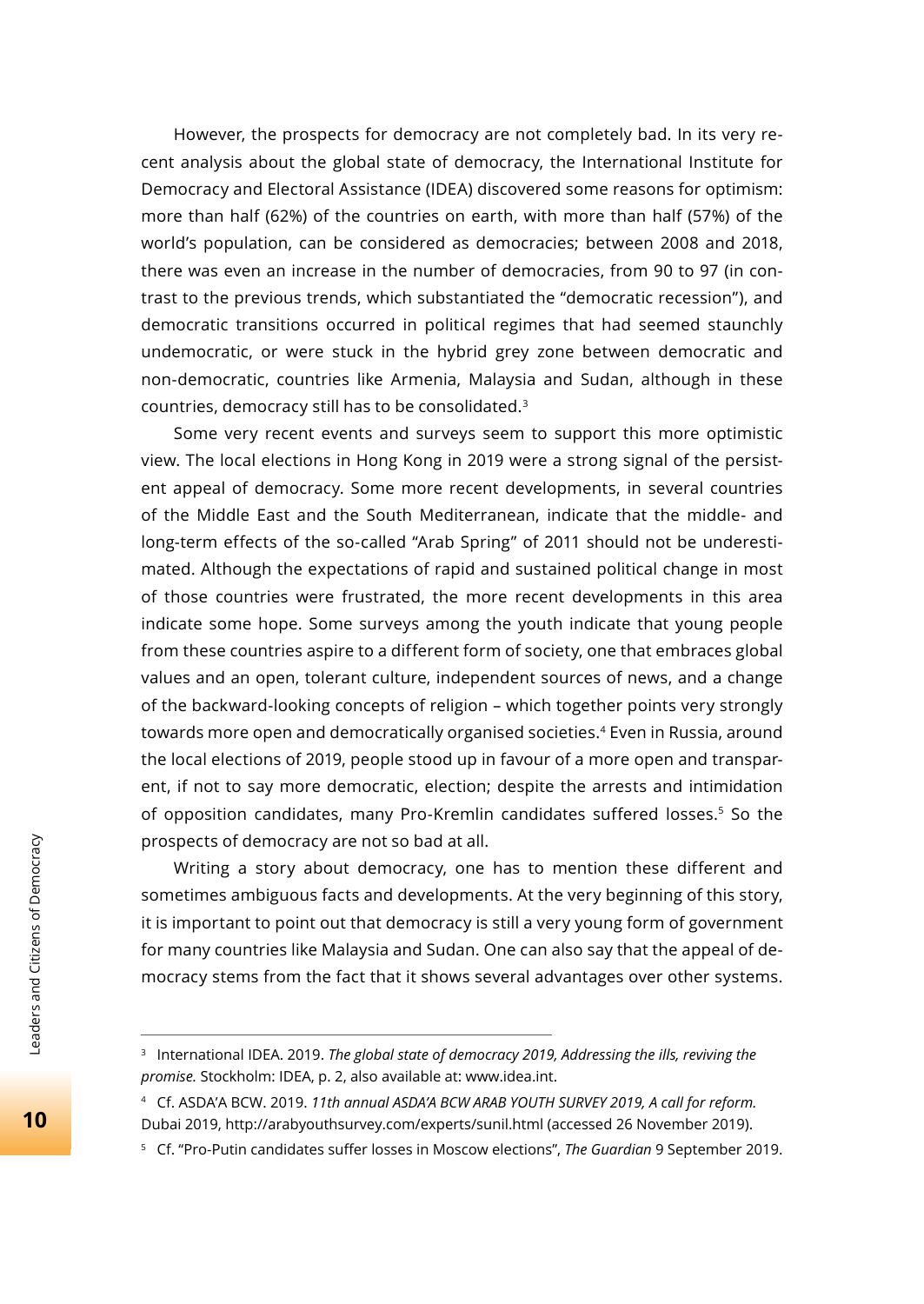In addition, however, one also must admit that democracy is challenged by certain developments of different forms and kinds in nearly all regions on earth. To complete the story, we cannot simply note its current state, but must also ask what has to be done to safeguard and stabilise democratic regimes in the future, and, not least, who are the main actors who will have to contribute to that endeavour.

#### **WHY IS DEMOCRACY SO ATTRACTIVE?**

Why do so many people aspire to be part of a democratic system? What are its advantages in comparison to other forms of government?

Modern societies are marked by a high number of educated and well-informed people who demand respect for their human rights, and among these, the right to participate in political decisions which directly affect them. Regardless of the dominant local culture or religion or the level of socio-economic development of their country, people share the idea that their own dignity as a human being should be respected by others and, not least, by their government. This does not just mean physical integrity and basic food and housing or healthcare. It also includes the idea that every single person has the right to pursue his or her own wishes, ideas and dreams and also the right to freely and peacefully stand for the realisation of these ideas and dreams, to express them, to share them and also to inspire other people. This desire has recently been expressed by the above-mentioned democracy movement in Hong Kong, the activists in Russia, and the survey of Arab youth and can be found in many other countries around the world. All these pro-democracy activists know that democracy is the political regime that offers the most comprehensive guarantee for individual freedom and the respect of human dignity and human rights of each individual. And it also offers the most comprehensive guarantee for peace and understanding and a peaceful settlement of conflicts in international relations. Democracies do not carry out their conflicts with weapons and do not go to war against each other.<sup>6</sup> Therefore, any regression of democratic development is a regression for human development and a reason for concern about peaceful international relations.

There are also some other hard facts which speak in favour of democracy, although we have to admit that a number of democracies are facing serious challenges to prove their superiority over hybrid or authoritarian regimes in certain

<sup>6</sup> Cf. Dan Reiter and Allan C Stam. 2002. *Democracies at war*, Princeton, Princeton University Press.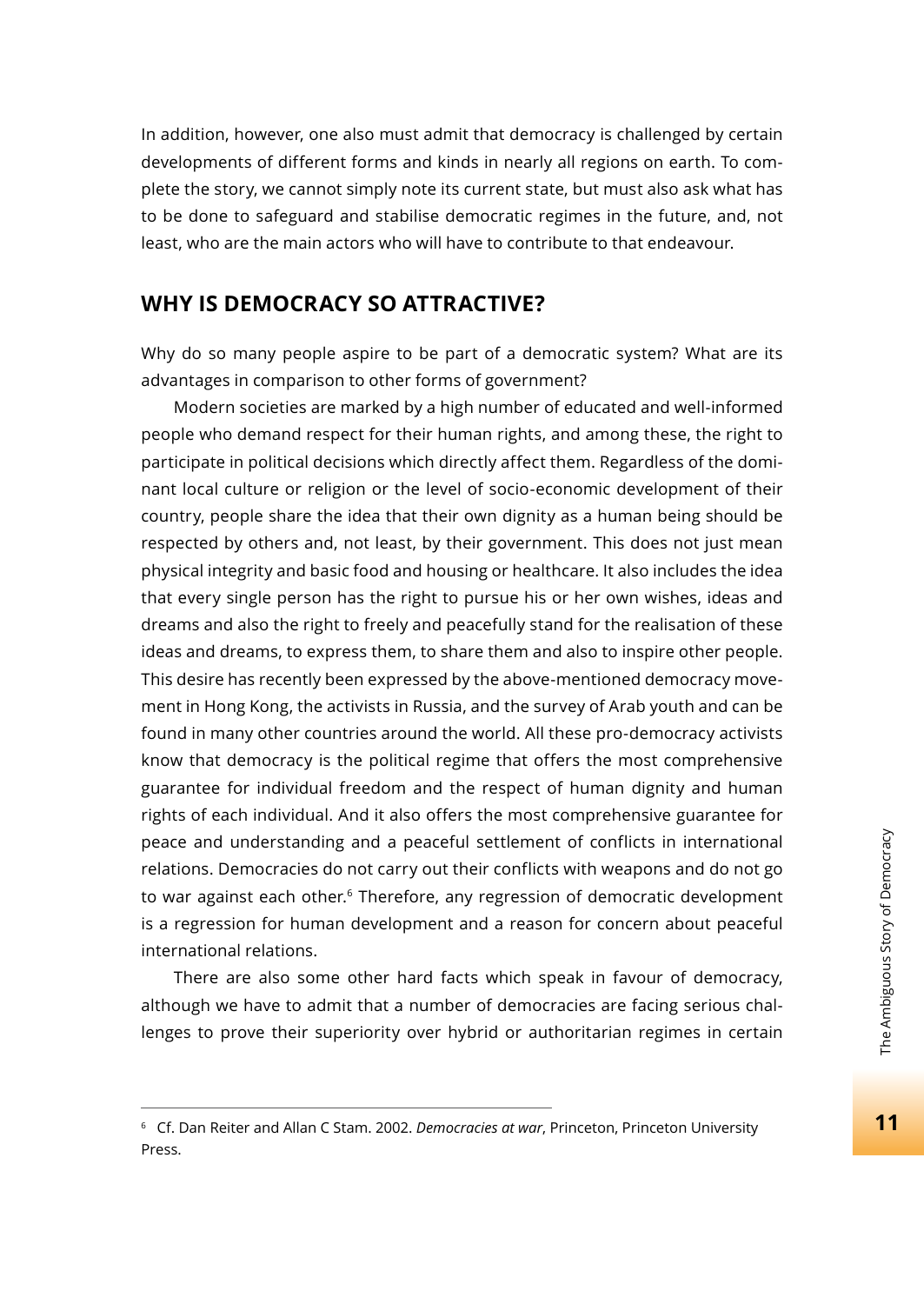areas. This refers to the areas of sustainable social, human and economic development like basic welfare, access to justice, gender equality, social group equality and the absence of corruption. Democracies perform better in terms of generating and distributing welfare among the people, and they also have lower levels of corruption, on average, than non-democracies and hybrid regimes.

However, some authoritarian regimes which in the past have been very inefficient and corrupt, nowadays have also attained achievements, in some cases even memorable ones, especially in terms of economic development and eradication of poverty, if we look at China or Vietnam for instance. Also, with respect to corruption, we must note that non-democracies and hybrid regimes on average perform definitively worse. Nevertheless, we have to admit that several democracies occupy top positions in the international index of the most corrupt countries.<sup>7</sup> Take Brazil, for example, where a corruption case not only put the once-world-famous President Lula behind bars, but also many government officials and company directors of that country, as well as presidents and government officials in other countries in Latin America, all bribed by the same Brazilian construction company whose illicit practices apparently were supported by the democratic government of that country.8 In Spain, which is considered a positive example for democratic transition and consolidation processes, serious cases of corruption have been discovered and former politicians from different political parties went to prison. In South Korea, a former president is also behind bars. Not to mention Africa, where, in many countries, departure towards democracy have been stopped repeatedly because of corruption and kleptocracy of the democratically elected leaders. It is obvious that corruption and its consequences can seriously damage not only the performance of a democratic regime but also the overall image of democracy as a system of government.

Nevertheless, democracies, in principle, offer better schemes of checks and balances, transparency and accountability. Even most authoritarian leaders undertake desperate efforts to present themselves as democrats and organise (fake) elections so as to present their regime as being based on the people's support. This is another notable indicator of the strength of the democratic idea that any govern-

<sup>7</sup> Cf. Transparency International's Corruption Perceptions Index 2018, https://www. transparency.org/cpi2018 (accessed 27 December 2019).

<sup>&</sup>lt;sup>8</sup> CF. Marcus André Melo 2016. "Latin America's New Turbulence: Crisis and Integrity in Brazil", *Journal of Democracy* 27 (2), p 50 – 67.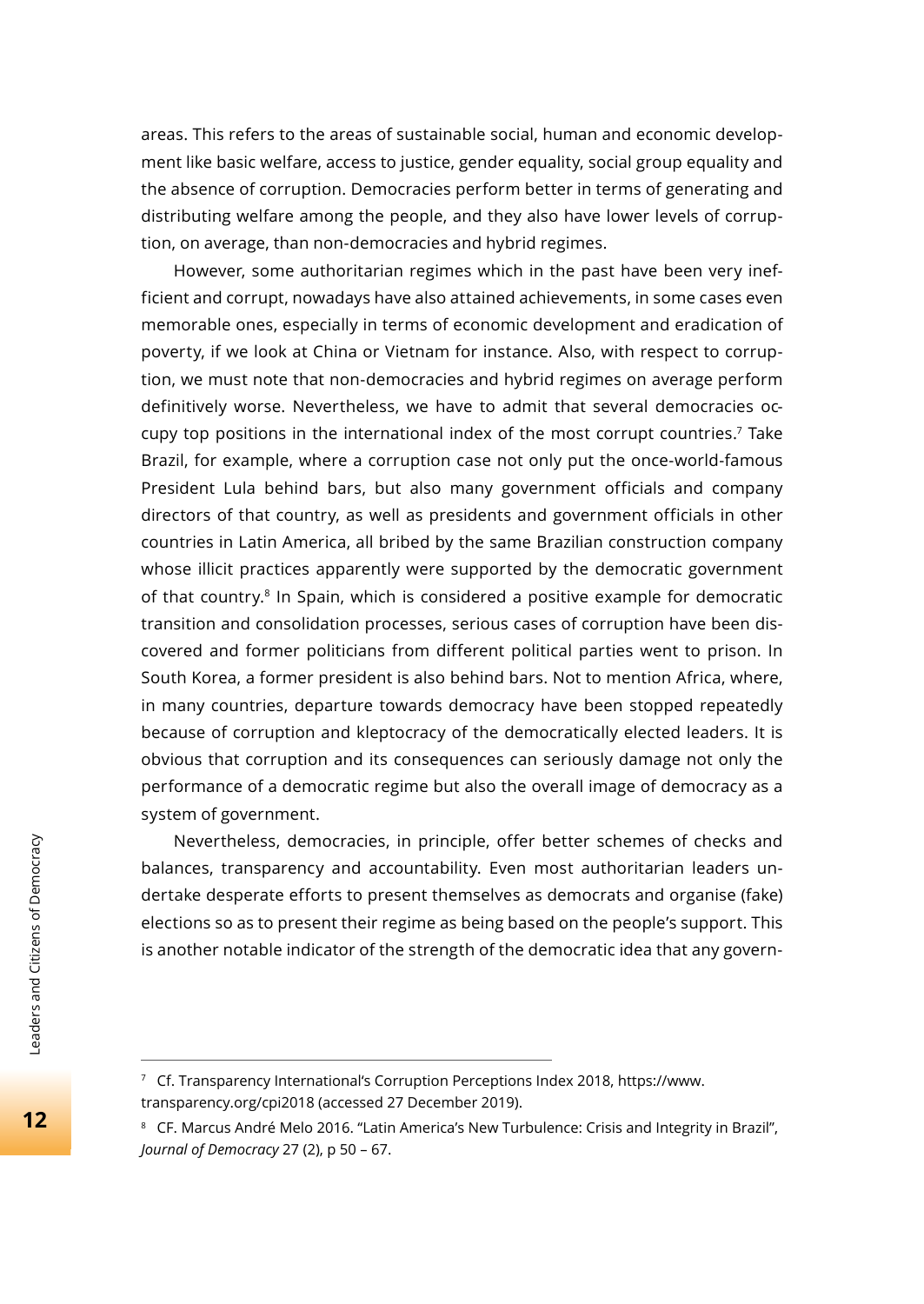ment should be legitimised by the people and that the exercise of power should be limited and controlled by checks and balances.

Democracies, in principle, also offer better settlement and control of the rules for appropriate competition among market forces and general respect for the rules of the game in the economic area. These advantages can be observed in the past and present in many democracies around the world that are able to produce wealth and prosperity. And of course, democracies also offer, in principle, better mechanisms for redistribution because decisions on tax and social systems are taken with a view on the popular will and are legitimised by elections.

After examining several alternative forms of government, David Runciman from Cambridge University concluded: "For all its manifest and manifold imperfections, democracy has a better record than any rival form of government".9

### **THE CHALLENGES FOR DEMOCRACY**

Despite its advantages in general, many democracies face challenges and problems that present a specific risk for the whole democratic order because several of its key elements are being gradually undermined. Of course we have to mention here again the poor delivery of outcomes in some democracies in terms of economic development and social achievements as well as corruption. However, there are even more serious threats which go beyond malversation and corruption that foster backsliding of democracy and new authoritarian temptations.

Among those factors that reinforce anti-democratic developments, one first has to examine the extent to which these factors are linked to each other. These are the "populist peril"10 and the unthoughtful and careless handling of democratic principles and rules caused by the complacency of the democrats themselves.

#### **Populism**

Populism evolved in recent years in many democracies to become the dominant political style of political leaders and parties. It can be characterised as an anti-elitist, anti-institutional, plebiscitary and ultramajoritarian attitude.<sup>11</sup> Populists claim to represent "the people" against the powerful and the privileged. They deny the legitimacy of democratic institutions and procedures. They mobilise people behind

<sup>9</sup> Runciman, *How democracies end*, p. 165ss.

<sup>10</sup> Cf. Larry Diamond: *Ill winds*, p. 64s.

<sup>11</sup> Cf. Jan-Werner Müller. 2016. *What is populism?* Philadelphia: Univ. of Philadelphia Press.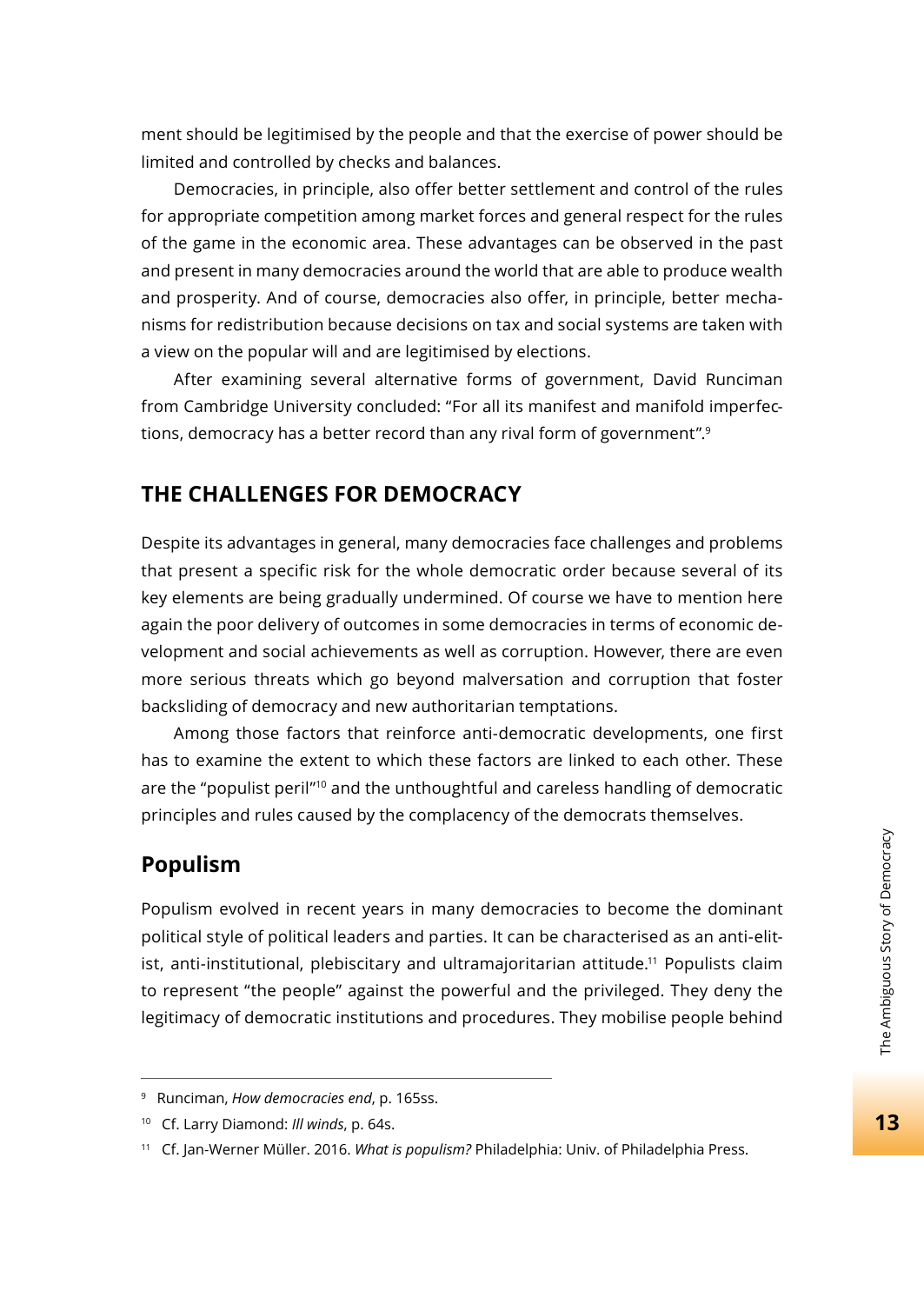a populist leader and they are opposed to the checks and balances and the limitation of power of a democratic regime. Populism is hostile to pluralism, is illiberal and is often also xenophobic against foreigners and immigrants. Populist regimes typically try to undermine the independence of courts, attack the independence of the media and strive to gain control of public broadcasting. They impose stricter controls over civil society and the internet, gerrymander districts and rig electoral rules and try to gain control over the body that runs elections. Hence, inevitably, populism leads to the destruction of democracy and to authoritarianism.

The appearance and strengthening of populist movements is not limited to young and presumably weak democracies. It also happens in the oldest modern democracy, the United States, where President Donald Trump is challenging, with his populist style of governance, the traditional processes and rules of the democratic game. Europe is also strongly affected by this trend. In Poland, the governing party is aiming to subjugate the judiciary under the government, with serious restrictions on the independence of the courts. The prime minister of Hungary publicly announced his intention to establish an "illiberal democracy" in his country. In many European countries, populist parties have won considerable shares in national and European elections over the last 15 years. In some countries like France, Germany and Italy, those parties use nationalist propaganda.<sup>12</sup> Meanwhile, in other countries, populism is more in line with a leftist programme. For the European Union, it is a new experience to see that the crisis of democracy has reached its own shores. Although the European Commission initiated infringement proceedings to bring Poland and Hungary back on the democratic track, it seems to be difficult to force the governments of those countries to fully respect the democratic principles of the Union as laid down in Article 2 of the Lisbon Treaty.

## **Disregard of democratic principles and rules**

Such developments are linked to and supported by the other above-mentioned factor, the unthoughtful and careless handling of democratic principles and rules. Democracy always has been and still is a fragile and vulnerable system of government, open to manipulation from inside and intimidation from outside. This was the case in ancient Greece, as it is in many countries of our day. The problem with democracy nowadays is that there are countries where these institutional arrangements of democracy work relatively well, in some cases even for many years and

<sup>&</sup>lt;sup>12</sup> Cf. Wilhelm Hofmeister. 2020. "Simple Explanations. Why Nationalists in Europe Grow Stronger", *KAS-International Reports* 2/2020, p. 6 – 16.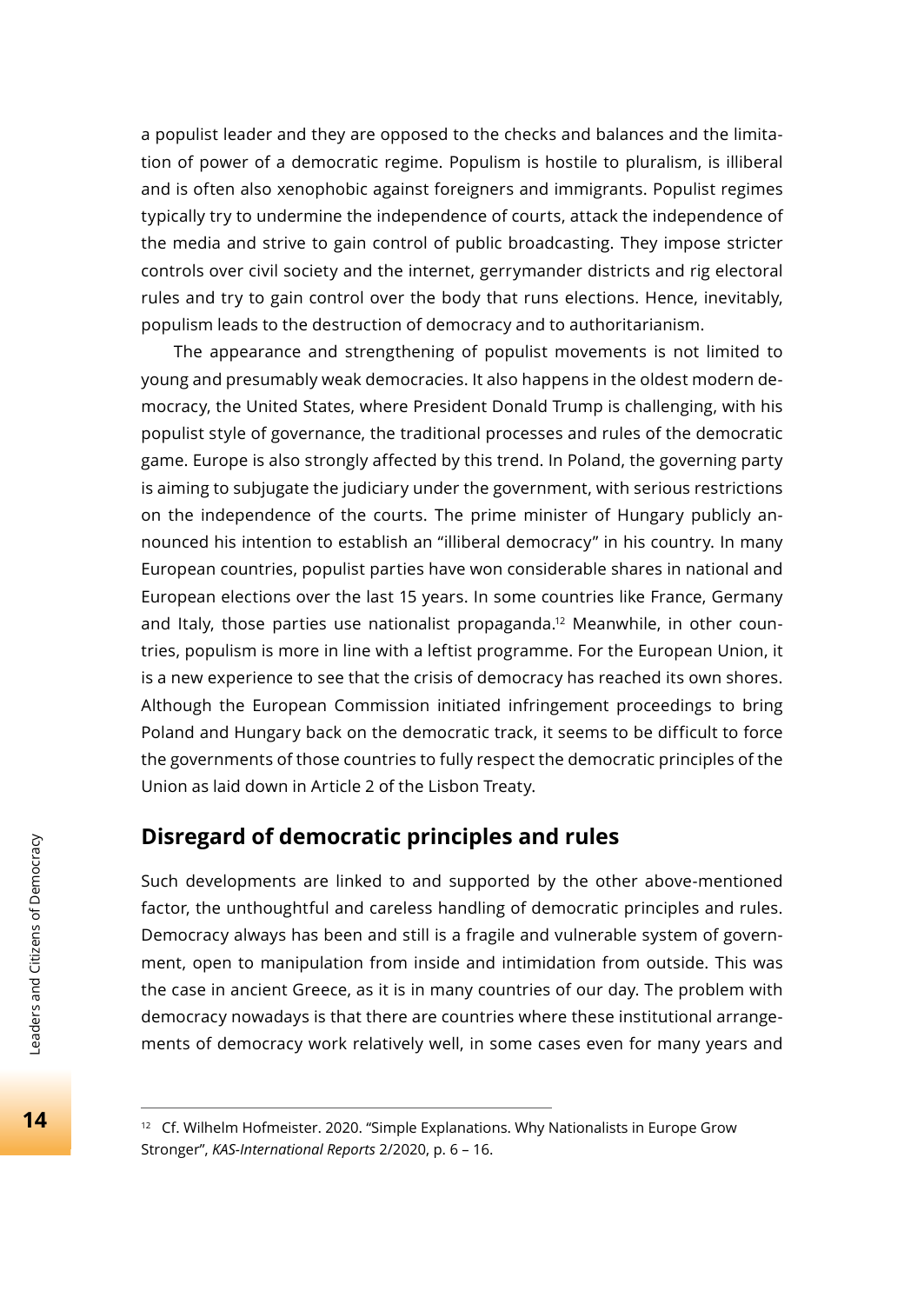decades. Nevertheless, simultaneously there is a tendency to undermine these institutions, like in Poland or Hungary, which also means a weakening of democracy that can lead to its destruction. In the cases of Venezuela and Turkey, this is quite obvious already. The governments of these countries restricted the liberty of expression and free media, subjected the judiciary under the government and imprisoned dissidents.

Two developments are closely linked to such tendencies. Many countries in different parts of the world introduced new rules for the registration of civil society organisations that resulted in the limitation of their activities. Such rules are often justified through apolitical, administrative arguments, but they imply a restriction of democratic freedoms and a limitation of the control of a government by the citizens. The second tendency is that in some countries the government or its cronies take over control of the most relevant media, which in fact is an attack on the freedom of opinion and expression.

Furthermore, it does not take a military coup d'état to destroy a democracy, like in the sixties or seventies in Latin America or some years ago in Thailand. On the contrary, today, we must perceive that democratic breakdowns have been caused by elected governments themselves. Constitutions and other nominally democratic institutions remain in place. People still vote. But elected autocrats only maintain the facade of democracy while eviscerating its substance. Although many actions of governments to subvert democracy are "legal" in the sense that they are approved by the legislature or accepted by the courts, in several cases this has led to a decline of democracy. Where government policies are aimed at diminishing the checks and balances and at reducing the space for civil society organisations and opposition parties, there are real dangers for democracy.

## **Influence of undemocratic regimes**

Additionally, there are other confounding factors which contribute to the complications of modern democracies. The first factor is the almost blatant support of populistic, antidemocratic movements by Russia and China. These two powers actively take and support actions which are aimed at undermining liberal democracies abroad through new means and technologies. Their authoritarian rulers feel threatened by the demands for liberty and democracy not only in Hong Kong and Moscow, but also in other countries far away. Both countries and their allies cause serious damage to democracy that can be felt in all continents. In Cambodia, for example, the long-time ruler Hun Sen and his People's Party closed the space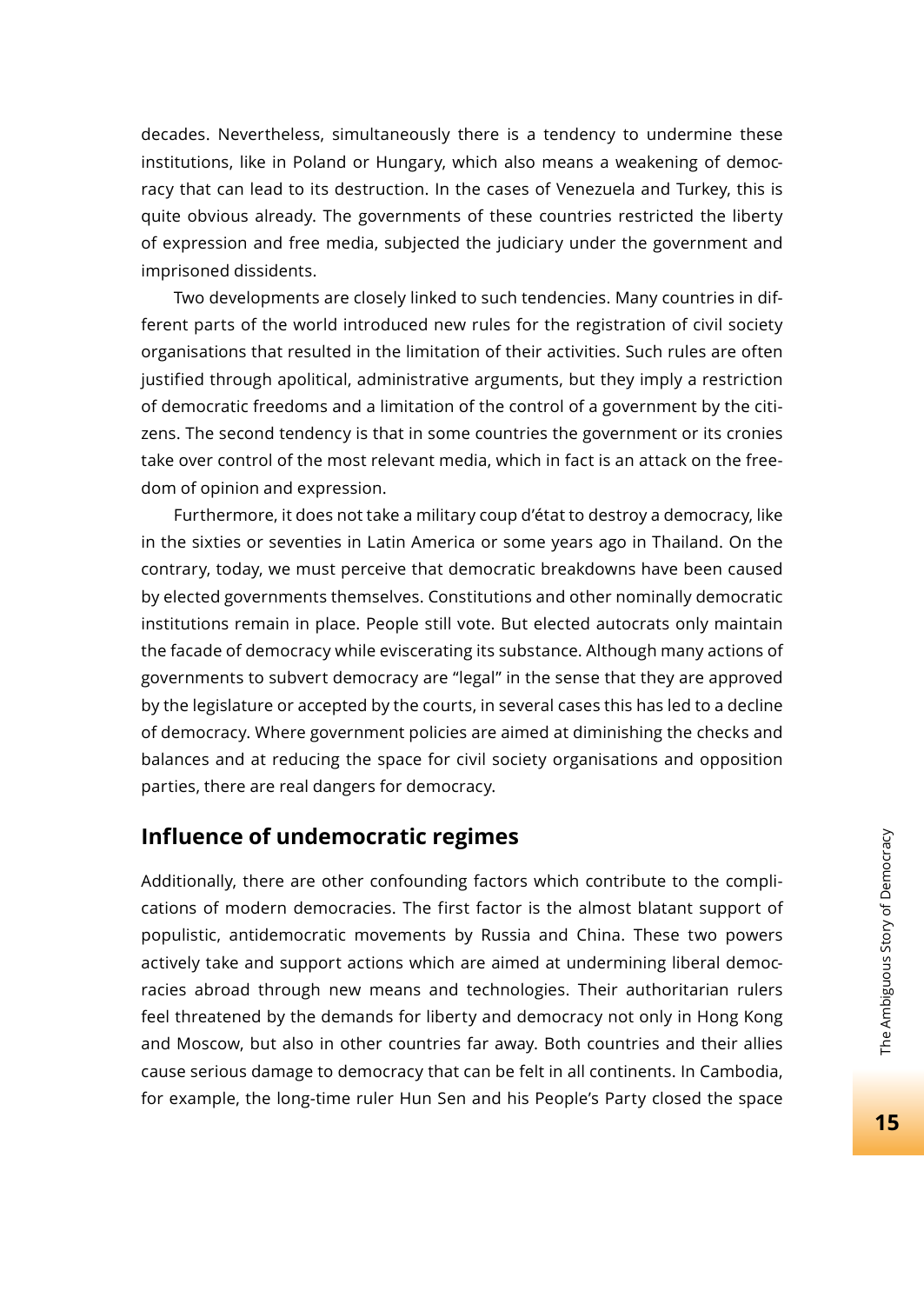for pluralism and democracy, which was only opened very slowly, and they quite obviously falsified the results of elections and banned the main opposition party.

# **Misuse of technology**

Moreover, modern information technology (IT), which means primarily the internet and social media but also, in an increasing way, new forms of surveillance and artificial intelligence, do not necessarily contribute to safeguarding or even expanding our individual liberty and our ability to communicate, interact with others and participate in social and political processes.<sup>13</sup> On the contrary, we have to realise that modern IT has also led to new and subtle forms of manipulation and, in the end, a restriction of our democratic liberties. Thus, we have to be careful and must protect our democratic liberties, if not by controlling the use of IT then by an appropriate handling of it.

## **Military intervention**

Lastly, besides those new subtle forms of undermining democracy, the old and more obvious brutal methods have not disappeared at all. Military intervention did not only happen in African countries and in Arab states, but also in Thailand, in 2014. Currently, one can observe that in Latin America the military is suddenly very present on the political stage again. Also, the authoritarian regime in Venezuela is backed by the armed forces. Meanwhile, in Bolivia, the military "suggested" that President Evo Morales step down after he apparently falsified the results of the presidential elections. In Brazil, Peru, Ecuador and Chile the democratic governments summoned the military to help defend the public order against riots that were provoked, not least, by frustrations about the poor performance and corruption of the governments. Once again, these are threatening developments that endanger the young democracies in the region.

# **THE ROLE OF POLITICAL PARTIES**

The weakness of democracy is also linked to the ability or, more correctly, the inability of political parties to react appropriately to its challenges. Although the specific roles and functions of political parties in democracy continue to be

<sup>13</sup> Cf. Runciman, *How democracy ends*, p. 120ss; José Maria Lasalle. 2019. *Ciberleviatán*, Barcelona: Arpa 2019.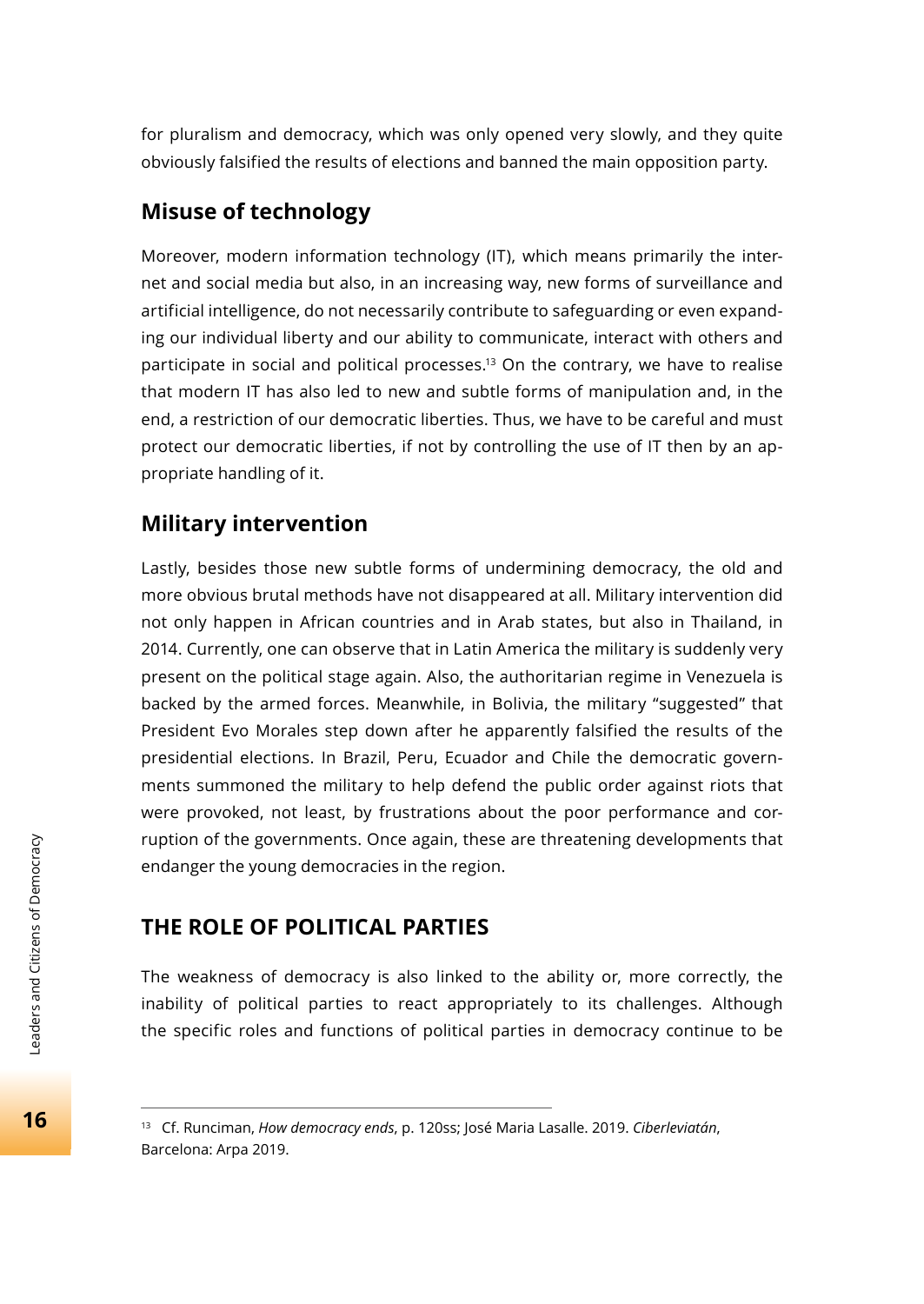valid – the aggregation of societal interests into policy agendas, the mobilisation of citizens around those platforms, the selection of candidates for elections, the recruiting of leaders to advance the party's agenda and the formation of governments to implement them – the way political parties exercise these functions nowadays is different because of social and technological changes. This has direct consequences on individual parties and the party system as well. As many traditional political parties were and are not able to adapt to the challenges of modern times and to integrate new issues into their party programmes, such as the fight against climate change and other topics, new types of parties and new models of party organisations have emerged, like "internet parties" (such as the "5-star Movement" in Italy), but also new populist parties, some with a more nationalist agenda and others with a more leftist touch. Most of these new parties arose because of frustrations with the traditional parties. A good number of comedians have founded political parties and successfully participated in elections in recent years, like Volodymyr Zelensky in Ukraine, Marjan Sarek in Slovenia, Jimmy Morales in Guatemala, and Beppe Grillo, the founder of the 5 Star Movement, in Italy.<sup>14</sup> Although one may not deny the right of these actors to engage in politics, it can also be considered a warning signal that in many places the political professionals of the traditional parties are not able to articulate appropriately the concerns of their citizens. The weakening of traditionally strong political parties leads to a fragmentation of party systems, which in parliamentary systems results in increasing difficulties to form strong and stable coalition governments, as can be observed in Spain, Belgium and some Nordic countries.

As long as civil society organisations or other forms of political associations cannot substitute for political parties in their core functions, the future of democracy in most countries depends on the capacity of parties to adapt in terms of organisation, programme and ideology, and, not least, communication in regard to new social and technological developments and their impact on policy making. It is also important that political parties stand for a clean and transparent form of doing politics. The above-mentioned threats to democracy exist because of corruption and money politics is often closely linked to political parties and in many cases there is not much difference between the behaviour of traditional or new parties.

<sup>14</sup> Tej Parikh, "Comedians Will Soon Rule the World", in: *Foreign Policy*, February 2013, https:// foreignpolicy.com/2019/02/13/the-age-of-comedy-populism (accessed 27 December 2019).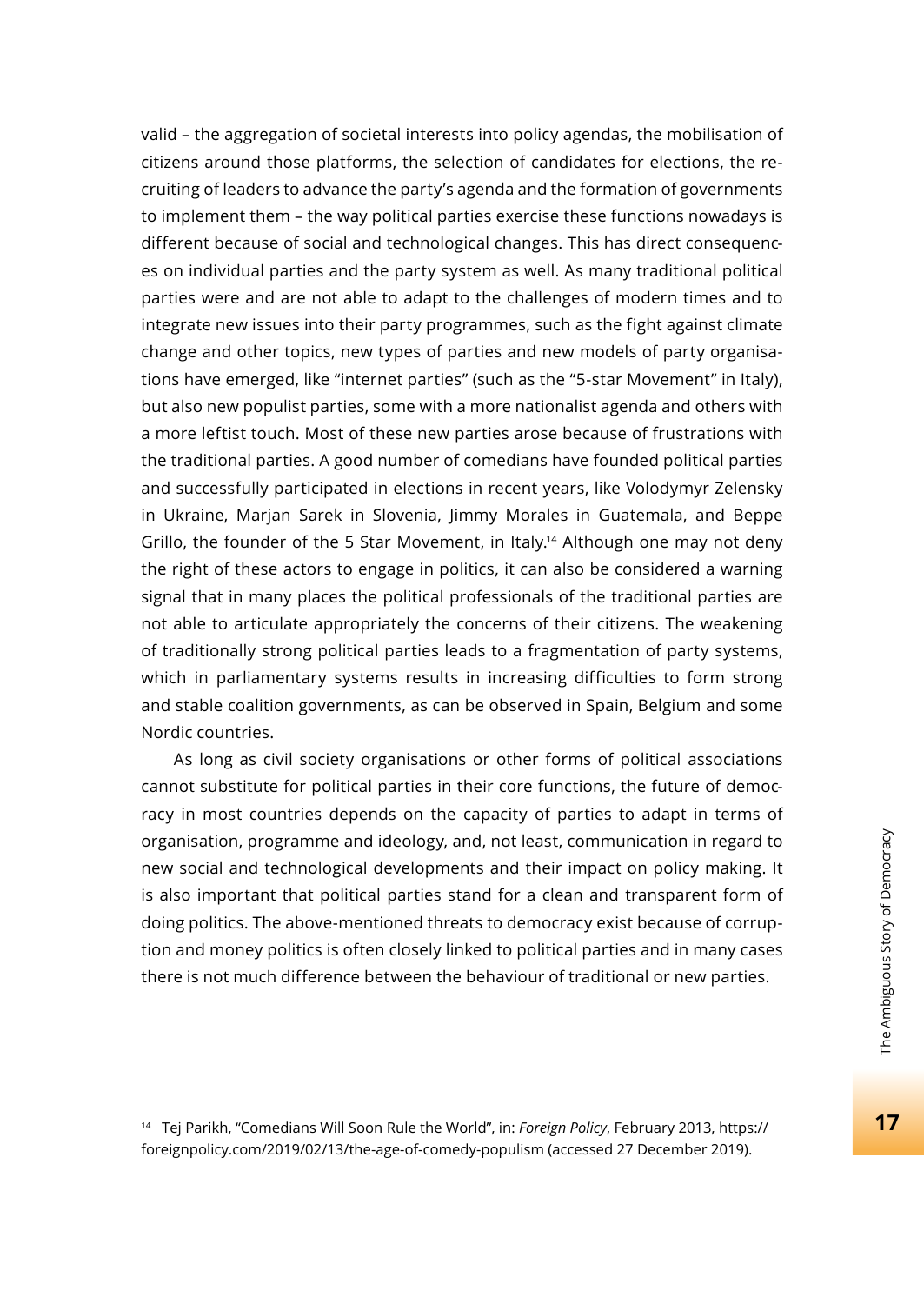# **DELIBERATIVE DEMOCRACY – THE RESPONSIBILITY OF CITIZENS**

When traditional institutions fail or are too weak to protect threatened democracies, one has to look for alternative actors and forms. In this context, many authors set high hopes on the empowerment of civil society. Indeed, no democracy can survive without the active participation of its citizens. Today, there are different experiments with permanent processes for citizens' engagement in public decisionmaking worldwide.15 This is certainly an important contribution to strengthening democratic structures and processes. However, such citizens' engagement works above all at the local level and only for certain issues, which also shows the limits of such engagement and the role of civil society. Even if topics taken up by civil society actors are important, this does not mean that they represent the majority – just as in the political arena, where the political parties only represent a part of the society. The political process in a democracy, however, consists of bringing together the different opinions within a society and, at best, in finding compromises that, on the whole, represent the opinions and concerns of a majority of society. Democracy does not know absolute truths. That is why no one in the democratic process can refer to absolute truths, even if they are scientifically well founded, as in the climate debate. As long as a majority of citizens do not stand for certain solutions, they cannot be enforced.

This indicates that democratic processes are more complex than they may appear to be at first glance. It is simply not enough to stand for the "right" issue. It is also important to organise majorities, to convince fellow citizens, to consider many different aspects and interests in the process of political opinion and decisionmaking and, last but not least, to participate in general elections, because these are the decisive basis for the exercise of political power. Therefore, democracy is first and foremost a method of deciding on the legitimacy, exercise and control of political power.

For democracy to work, it needs the commitment of citizens, stronger democratic institutions such as political parties, respect for democratic procedures, social pluralism and all the other attributes of civil and political rights. What is also needed can only be provided by real people, acting people. Democracy requires politicians and political leaders, who, first and foremost, have to respect the real

<sup>&</sup>lt;sup>15</sup> Cf. Claudia Chwalisz (ed), "A New Wave of Deliberative Democracy, Reshaping European Democracy", Carnegie Europe, https://bit.ly/2H0gYOb (accessed 27 December 2019).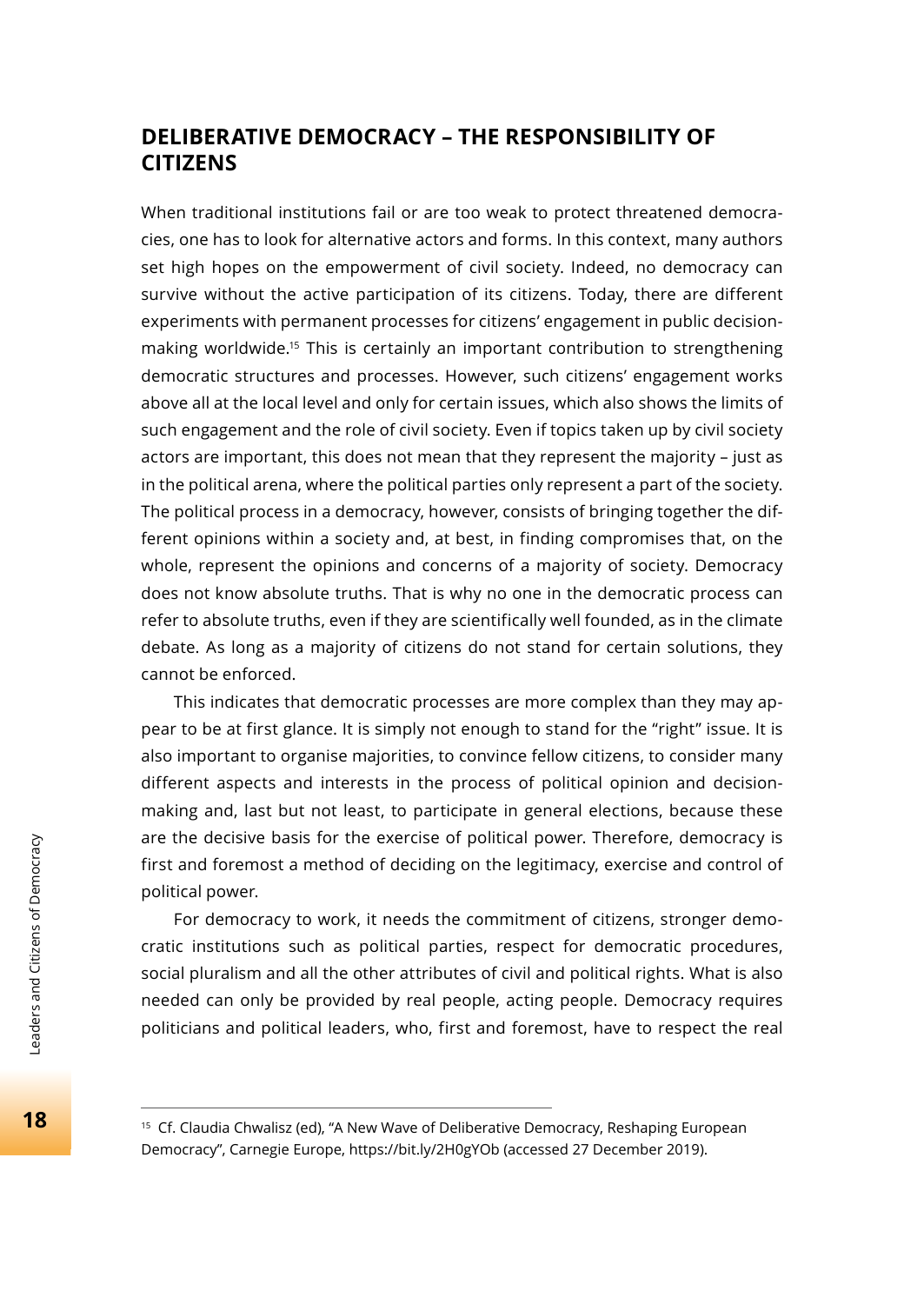spirit of the system, who are ethically and morally committed to its underlying principles and values and practise them in their everyday policy-making. They are also expected to act with mutual respect and tolerance, which means to accept competing parties as legitimate rivals (as long as they are committed to the values of democracy), with a certain restraint in deploying the institutional prerogatives related to certain functions or offices, and, not least, also with the appreciation that politics is the art of compromise, where democratic forces must have the capacity for coalition building when they do not gain a majority themselves. In short, every democracy needs politicians who respect the virtues of political leadership, which are "basic honesty, reliability, sound judgment, devotion to public interest, and an underlying moral compass", as the political scientist Francis Fukuyama indicated in his latest book.16

The final argument that is neglected in many analyses about the development of democracy is the necessary civic education of citizens and the political training of future political leaders. Civic education is not about indoctrination in favour of particular political positions or ideologies, but is about conveying knowledge about the functioning of political and state institutions and the learning of behaviours that are important for the functioning of a democracy, for example, tolerance, the critical examination of opposing opinions and, today especially, the critical handling of the internet and social media. Democracy must be learned anew from generation to generation and civic education contributes to this. However, especially in democratic countries, efforts should be increased so that citizens are offered additional civic education in schools and by independent institutions, which helps them to develop to become self-determined and to critically participate in political activities. Where democracies are threatened today, there is clearly a lack of this basic equipment for citizens.

The imperative of sustained efforts in political education applies also to the political parties themselves. They need not only committed, but also informed members and representatives, and they need them wherever they are politically present and active: in the municipalities, the regions and, of course, at the national level. Today, in view of complex issues and complex systems of decision-making, every professional politician is required not only to have a high level of knowledge, but also a normative attitude that does justice to high ethical and moral principles, as many societies now demand. Not all politicians meet these expectations.

<sup>16</sup> Francis Fukuyama. 2018. *Identity. Contemporary identity politics and the struggle for*  recognition. London: Profile Books, p. X.